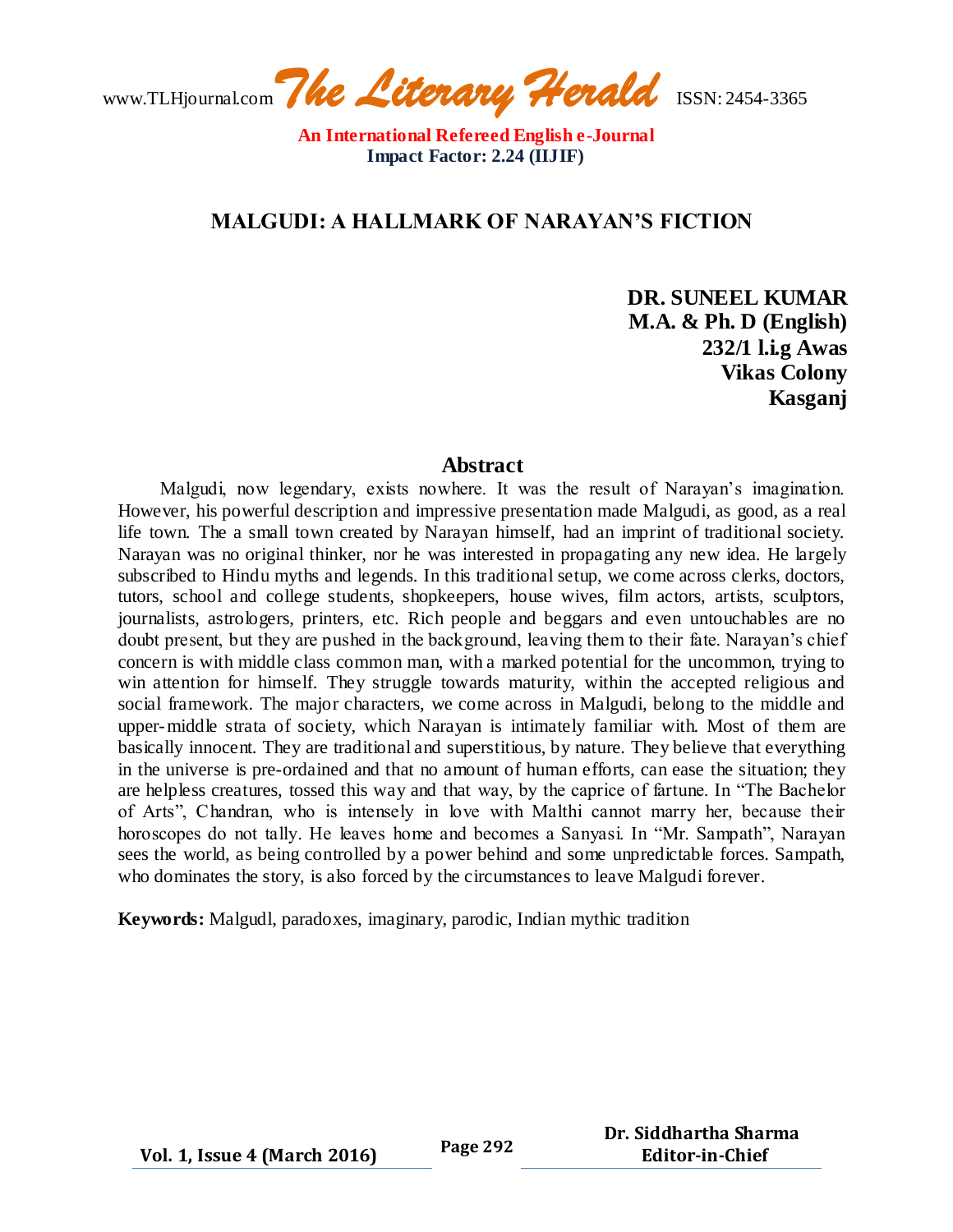www.TLHjournal.com*The Literary Herald*ISSN: 2454-3365

## **MALGUDI: A HALLMARK OF NARAYAN'S FICTION**

**DR. SUNEEL KUMAR M.A. & Ph. D (English) 232/1 l.i.g Awas Vikas Colony Kasganj** 

#### **Introduction**

In Malgudi, the Narayan's world, there is a constant reversal of roles and shifting of power, which is brought about, with the change of places and circumstances or with respect to various levels of special relations. A face that is lighted from below, seems terrible, but again, when the light falls on it from above, as if from heaven, it looks calm and blessed. Narayan is conscious how truth can be perspectival, and so, with his natural sense of humour, he plays a light and shade game. The fransient play of light and shade, turns Narayan's world, into a world of carnivaleque impulse, where masks are worn and exchanged, and thus it is difficult to trap a character, with any single ideology or principle. Transience, here becomes the theme of 'being' or 'living', establishing the link of the micro-life of the individual to the macro-life of society. The individual lives in the illusion of his soul's absolutism and immortality, but is seen in a certain relation to society. The individual looks transient, a moving dot in the vast landscape of life.

In Malgudi, we find characters, who wear a mask over their face, as a second identity. The mask defies our normal paradigm of the human face. The usual idea and expectation of the face asks for symmetrical beauty, where beauty aspires beyond the biological reality of the body, into an idea that satisfies the aesthetic sensibilities. But, the mask with its grotesque protrusion and abnormal opening of the orifices, like eyes, ears, nose and mouth, reveals the grotesque aspect of humanity.

The English teacher, an inhabitant of Malgudi, after the death of his wife finds solace in the world of spirits and Raju the guide, dies a ruined man, not because, he wants to die, but circumstances so conspire that the only alternative before him is to become an unwilling martyr. In nutshell, the heroes of Narayan's fiction depend upon a chance or luck for their happiness. If things go contrary, they run away from reality. Largely, they accept defeat and find happiness in submission to the traditional forces of society. Sampath starts as a printer, becomes produceractor, finds disaster overtaking his film company and ends up in a forlorn man, whose real job is to be a printer parents. In "The Dark Room", the movement from the normal to the abnormal and back. Chandran in, "The Bachelor of Arts", gets frustrated, tries sanyas for a short time and settles down, looking forward to his marriage with Susila, as per the wishes of his to normal is

**Vol. 1, Issue 4 (March 2016) Page 293**

 **Dr. Siddhartha Sharma Editor-in-Chief**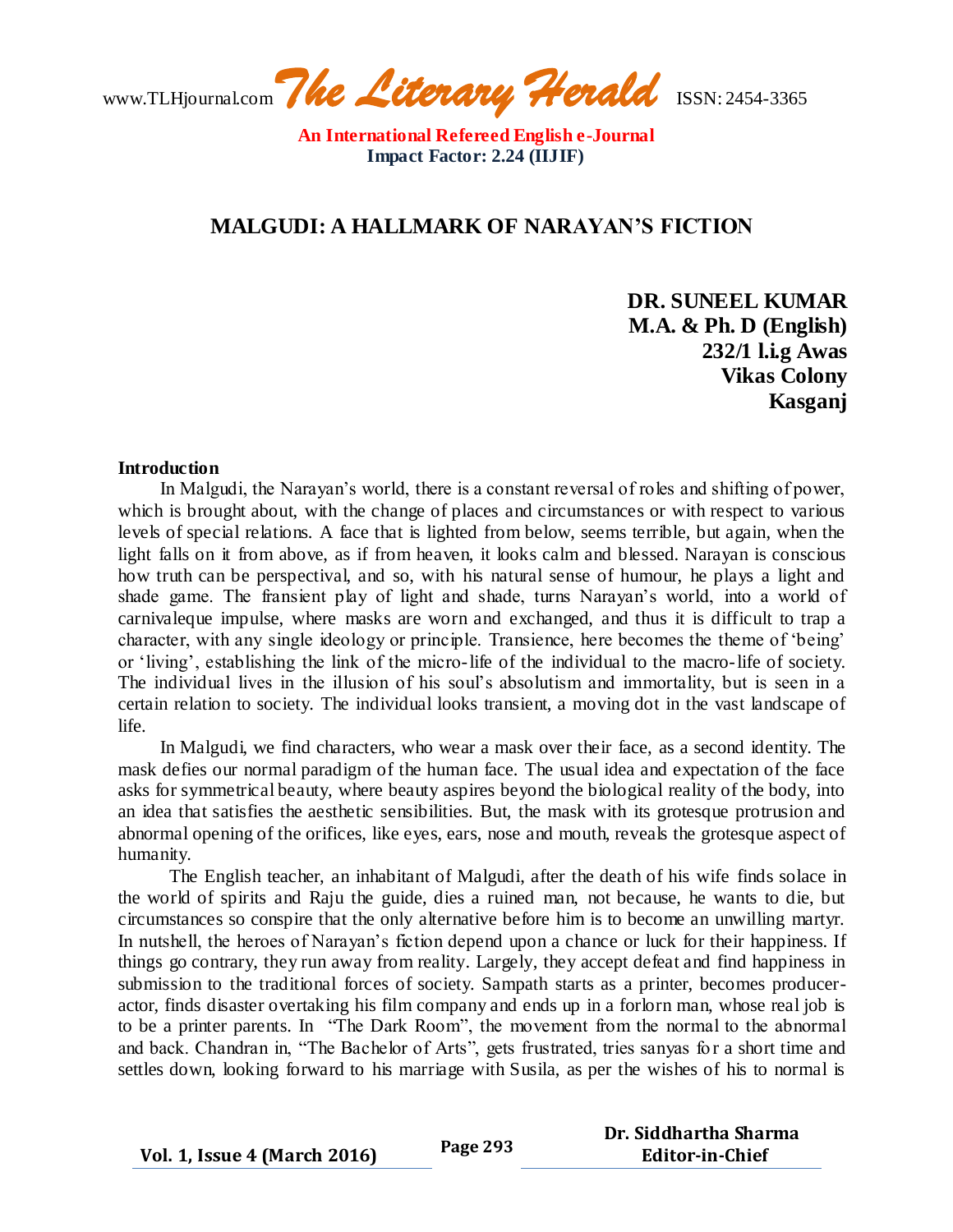www.TLHjournal.com*The Literary Herald*ISSN: 2454-3365

seen both in Ramani and his wife Savitri.

There is generally a flight, an uprooting, a disfurbance of order, followed by the return and the restoration of normalcy. Swami, Chandran, Savitri, Margayya's son Balu, all run away, but later come to the terms with hard realities of life, in the traditional society. Srinavas returns to his paper, Margayya to his knobby trunk, Savitri to her unrepentant husband, Natraj to the restored peace of his house, Srinavas and Bharti are back in Malgudi and Susila herself, defying death, is with Krishna again. Even Rosie, the dancer of great repute, who has earned name and fame, longs in the end to breath her last on the threshold of her husband's house.

Basing his stories in Malgudi, Narayan delineates his characters, quite interestingly, in the small imaginary town of South India, and we always appreciate the activity, distance, detachment and as well as discipline, which are required for an ironic treatment of his experiences. This enables him to bring out, in his works various paradoxes of life, like appearance and reality, free will and determinism, individual and society, virtue and vice, reason and passion, beauty and ugliness, hope and despair, tears and smiles.

In the backdrop of Malgudi, these paradoxes are beautifully and inseparably interwoven. Though, his earlier novels, Swami and Friend, "The Bachelor of Arts", and The English Teacher" are auto-biographical in nature, but from "Mr. Sampath" onwards, Narayan seems to depend more on invention. It seems, that the starting point is not a plot, but a character. Sampath, Margayya, Raju, Vasu, Jagan, each of them is odd, but not eccentric. In Narayan's view, myth substitutes a communal realism, against an intruder (outsiders to Magudi, being the domestic variegated version of the "Inlechcha" in Vaden by Raja Rao) and his or her demonic behaviour. As a rhetorical and discursive tool, which blunts the edge off to contradictions and operates mainly, through the reactive attitude, which intervenes when human intentions and acts are staidly, doomed to bitter failure. In the novel, "The Men Eater of Malgudi", Narayan's textual strategy, with respect to the use of myth is enclosed by two Sanskrit terms 'Matra' which roughly means the notion of overflowing our natural boundaries, and 'Ati' an equivalent of the Greek 'Nemesis'.

In Malgudi, everyone tends to return to type, either as an infringing dropout from some Puranic text or as a cranky dodger, from an idealised way of life. Where, in fact, Kanthapura is depicted by Raja Rao in the terms of a militant battle field, against adharmic foes, which includes both casteism and the English influence.

Malgudi is substantially the parodic capital city of a fallen Hindu microcosm, a Puranic place, sprawling leisurely, along the river Suraya, the same mythical stream, on whose banks Valmiki lay Ayodya and in which the hero-god Rama drowned himself. His consciousness is stretched to embrace this mythical reality and may not be subjected to the later's condition of plansibility or verisimilitude. What is remarkable is the prefect case, with which he bridges the two world realities. It is an excellent and sometimes hilarious reenacting of an age-old Indian myth, in the modern Indian context that accounts for the special flavour of much of R.K. Narayan's writing, in "The Man Eater of Malgudi". Parody also plays an intrinsic role in this recreation in "The Man Eater of Malgudi", and the novel demands that the reader should also have a degree of awareness so that he or she can catch the parodic overtones. The narration

**Vol. 1, Issue 4 (March 2016) Page 294 Dr. Siddhartha Sharma Editor-in-Chief**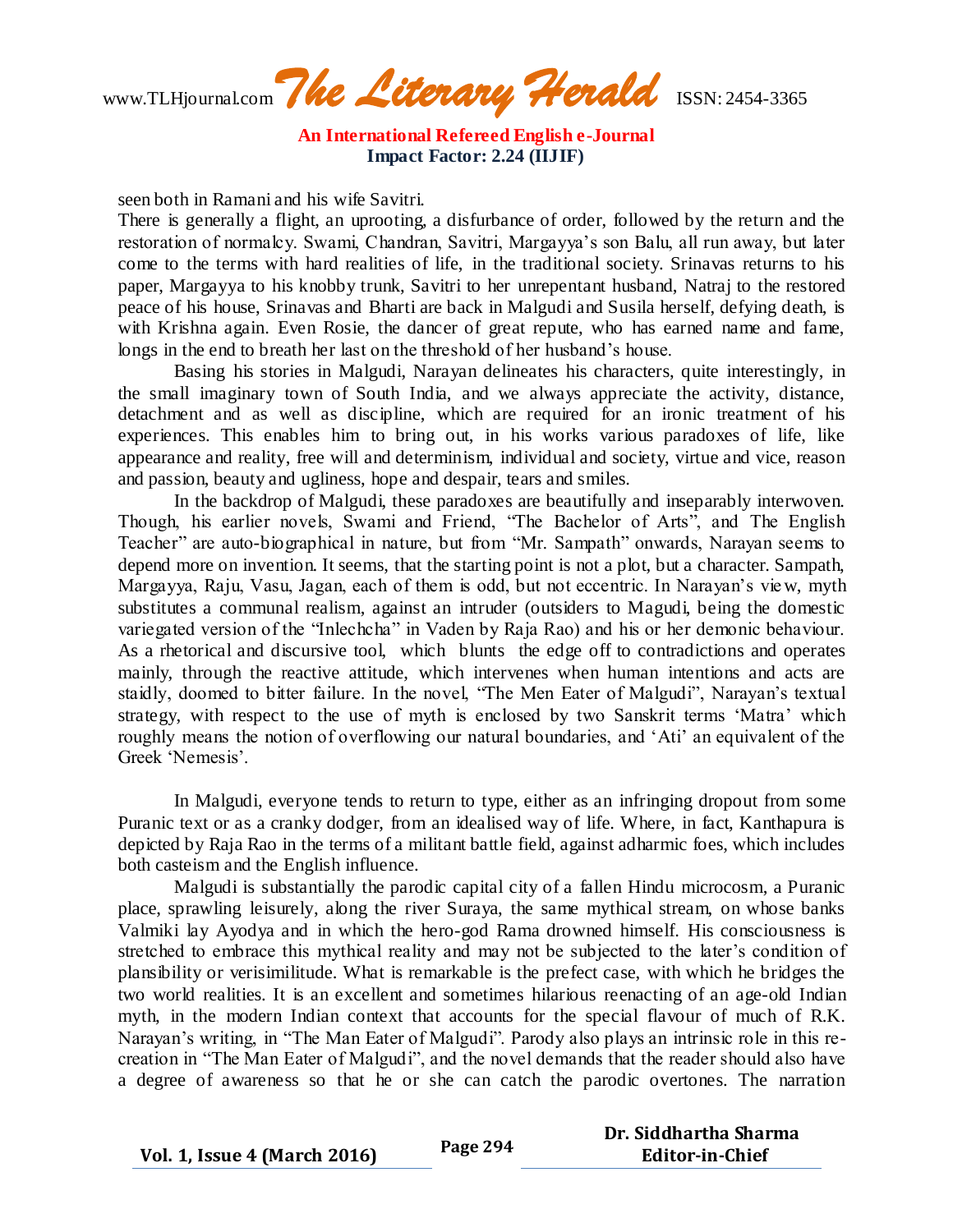www.TLHjournal.com*The Literary Herald*ISSN: 2454-3365

continually switches, between the serious and the parodic, as Narayan goes on inter-stitching myths with his humour, irony, hilarious laughter, fun and comicality, a practice that can be compared to Robert Kroetsch's parodic use of myth.

Through, the series of Malgudi novels, Narayan faithfully presents the social values, norms, and mores, which have been in existence and still continue to play a major role in shaping the lives of Hindus in this country. Now, that the Indian society has undergone a considerable change, under the impact of western civilization; the change have been vividly noticed amongst the people. O.P. Mathur rightly observes; "Narayan does assert the validity of traditional Indian values, but the wind from the West has changed much of the panorma". Malgudi is seen steeped in tradition and its inhabitants are men and women, with their roots in family and religion. Even today, they cherish a heritage of faith and values, customs and vitual, and even dogmas and superstitions.

In Malgudi, the traditional Hindu family, as the nucleus of social structure, has zealously followed its old norms, morals and values. Its sanctity is inviolabe and its violation is nothing short of a sacrilege. It causes disruption and unhappiness. Fidelity, the most precious of the Indian values, is the theme of "The Dark Room". Savitri, the traditional Hindu wife, can put up with insult and maltreatment, but her husband's infidelity is the last straw. She bursts out, "Don't touch me,... you are dirty, you are impure. Even if I burn my skin I won't clean myself of the impurity of your touch". Similarly Sampath gets the hardest pick from life, when he gets emotionally involved with Shanti, the film actress. When he tries to pursue her, she leaves him with a note of warning "If I find you pursuing me. I will shave off my head and fling away my jewellery and wear a white sari. You and people like you, will run away at the sight of me. I am after all, a widow..."

The imaginary, but representive South Indian town, Malgudi, serves Narayan's purpose, remarkably well, as the locale of his fiction. Being imaginary and a mere creation, it does not require Narayan's creative faculty to be fettered by the facts like the topography and geography of the place. He can alter the city, according to his convenience and hence, his novels and short stories are full of contradictory details.

The creation of Malgudi, even before he had written a single sentence as a novelist, was almost a 'divine' gift. In September, on Vijaydashami, "The day on which the initiation of learning is celebrated", the town "all ready made" swam into his view. It was an earth shaking discovery for him as he had "no mind for facts and things like that, which would be necessary in writing, about Malgudi or any real place".

Malgudi serves as a perfect background for the narratives by Narayan and allows him to project, not only his conception of contemporary life, but also its historical development and transformation. Narayan, as a fiction writer, is interested, basically in telling the story, in an interesting and readable form. His interest in language and technique goes only as far as they serve as a medium and method of communicating the story.

In "The Man Eater of Malgudi", Natraj, a genial printer narrates his experience, during his association, with an egoistic and aggressive giant of a man, Vasu. Passive and unothrusive, Natraj comes of a well-to-do family and leads a leisurely life, and is not unduly anxious or bothered about anything. "The Man Eater of Malgudi" opens with on intoductory chapter about

**Vol. 1, Issue 4 (March 2016) Page 295**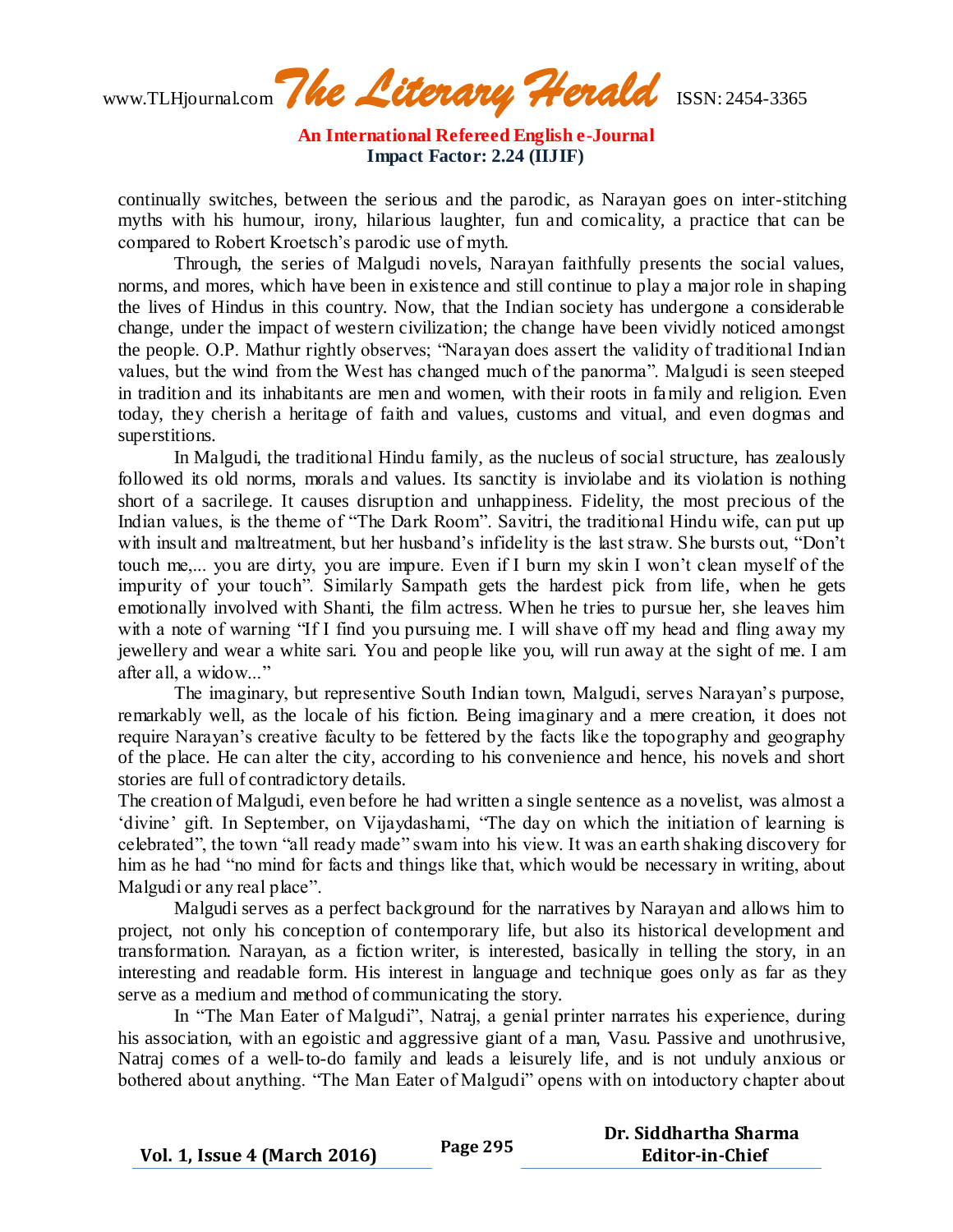**An International Refereed English e-Journal Impact Factor: 2.24 (IIJIF)**

the narrator's sphere of work, habits, daily schedule, family history and problems. His routine is disturbed, when Vasu, the 'outsider' comes to meet him in connection with printing of visiting cards. Vasu begins his destructive activities symbolically, by breaking the conventional privacy of the inner room of Natraj's press.

Self-centred and clever man that Vasu is, he becomes friendly, with the printer and takes possession of the office above the press, even without asking for his permission. He converts it into his living room. Being a taxidermist, he starts shooting all sorts of animals. He treats all those skins in the office itself, causing a lot of foul smell, creating sanitation problems and mental tension to his non-violent Brahmin host. In this way, he becomes a public nuisance and a threat to the reputation of the mild and helpless Natraj. The printer politely urges Vasu to vacate the office, but the ungrateful bully retorts by filing a complaint against Natraj for harassing a 'tenent'. He also stops talking to his frightened 'land lord' and behaves like 'a perfect enemy'.

Though, troubled by many problems created by Vasu, Natraj misses his company and wishes to be friendly with him. However, the man eater of Malgudi is not a legend retold with Vasu at the centre. Rather, it is a narrative about Natraj and his experiences, in facing the threat of Vasu, representing violent and destructive forces. The threat of Vasu to Natraj and society is full of potential for an intensely dramatic and tense novel, which would involve the readers deeply with the story and would almost make it a thriller. But in Narayan's hands, the sequence of events is so structured that the tone and movement of the story, the attitude of the readers and the degree of their emotional involvement in it, are controlled to make it a leisurety paced and not a serious narrative.

It all happens in Malgudi, this is done to a certain the extent, by keeping focus on Natraj and by bringing in descriptions and scenes, related to Natraj and not having any significant bearing in the development of action as far as Vasu is concerned. Two prominent examples of such structural organisation are in the fourth and fifth chapter. Vasu drives Natraj in his jeep, without telling him, where and why to go and, then unceremoniously leaves him sixty miles away from the city, without a shirt on his person or a penny in his pocket. After the presentation of this callous act of indifference of Vasu, there is a light and comic description of affairs of Mathu, a tea shop owner, the long bus journey and printer's encounter with a customer, the adjournment lawyer.

These events in Malgudi are neither directly related to the main sequence of events, nor do they project the real implications of Vasu's behaviour. Similarly, after Natraj gets summons from the Rent Controller on Vasu's complaint, being frightened out of this, there is a long description of his meeting with the adjournment lawyer, which considerably decreases the tension and precludes the fast movement of the story.

Malgudi is everywhere, not only in Narayan's novels, but also in short stories. The main incident in 'Lawley Road' is connected with the fate of a statue of an Englishman, whose identity is mistaken. The Municipal Committee of Malgudi, in its enthusiasm, at the time of nation's independence to do away with everything that was British, decides to remove the statue of Sir Lawley, who is seen by some as autocratic bureaucrat. The narrator buys the statue and with great difficulty and heavy expenses, is able to take it off from its pedestal and to cart it to

**Vol. 1, Issue 4 (March 2016) Page 296**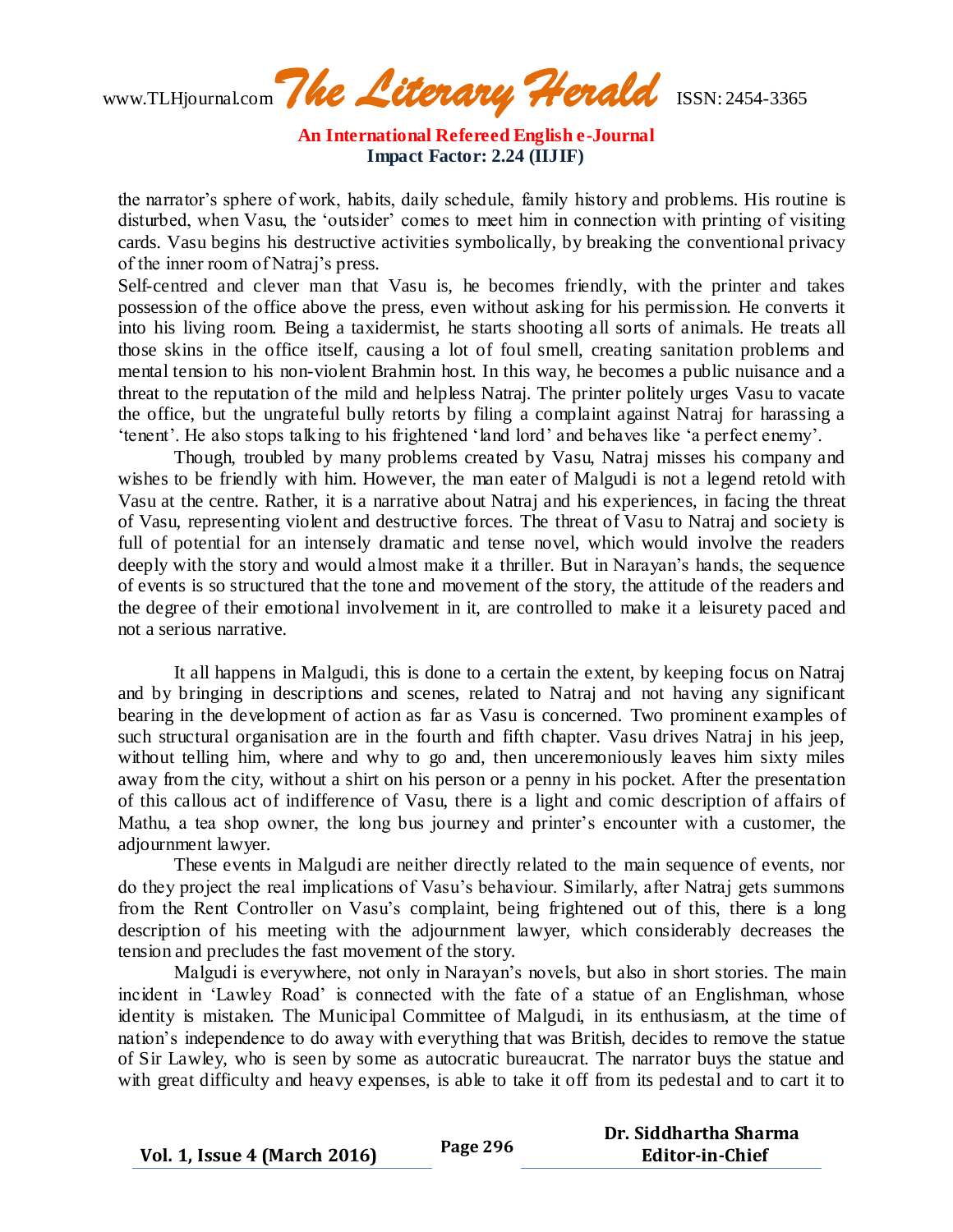**An International Refereed English e-Journal Impact Factor: 2.24 (IIJIF)**

his house. By this time, it is found that the statue is actually of a great friend of Indians. It is a historical asset. A vehement public demand is made for the reinstalment of the statue, which the narrator does not want to part with, after spending time and money on it. To get out of the faux pas, the chairman decides to buy the narrator's house, along with the statue to install it there only, as it is impossible to cart it back to the square, where it originally stood. The sequences of events in these stories are caused by coincidences and human misjudgement.

Belief in myths and rituals, is a part of the common people's, life in R.K. Narayan's Malgudi, which is a replica of any small Indian town. Though, the setting of the novel is in postfifties India yet, the age-old myths are still quite alive in the thoughts and ways of the people, as these are incorporated in their real life. Thus, Natraj reminds the reader at the beginning: "I hung up (in the small press) a framed picture of goddess Laxmi, poised on her lotus. Holding aloft the bounties of earth in her four hands, and through her grace, I did not do too badly". Each morning after taking his dip in the river, Natraj sits on the sand, reciting a prayer to the Sun to illumine his mind. Mathu, the tea-shop owner by the Mempi forest has the firm conviction that 'because the goddess protects us', there has not been a single accident on the narrow twisting road to the mountain: the goddess is supposed to have her abode in the shrine at the confluence of the mountain and the plains. The portrait of Vasu my be seen and understood in relation to this frame.

The equation is established in the story too which, follows a preordained course, by which the Asura, after his temporary triumph, will be eventually destroyed. By his appearance, behaviour, attitude, ways and lifestyle, Vasu may be clearly recognised as a descendant of the illustrious line of Indian demons. Though, at one point in the story, Vasu has been linked by some people with the Rakshasas, Vasu's portrait is generally drawn on a large scale, befitting an Asura.

In Narayan's novels, set in Malgudi, the response of the narrator, and as also of the author, seems to have been marked by a similar ambivalence. They are simultaneously attracted and annoyed, terrified and fascinated by the black grandeur of this man, a response that perfectly tallies with the Indian mythic tradition, which holds demons, in fearful mistrust and as well as a degree of fascination and varying admiration.

Typically set in Malgudi, Narayan, in his fiction, sees a divine order, operating in the world, which is beyond human comprehension. Both the evil and the good are parts of the world. The gods are just and do not allow evil and destructive forces to disturb the life for long. Life survives all attempts to destroy it. A human being has an immortal spirit in his mortal body and his life extends from the time, well before birth to a long time after death. So death is not the end of life and should not be given any undue importance. There is a divine predetermination and the nature of worldly life of an individual is determined by his good or bad deeds in previous lives. Every action of man gets the reward or punishment, it deserves in this life or another. So, there is no need to attempt to change one's material conditions. One should accept life, as it is, without being unduly involved with it. In a few instances, some of these beliefs are explicitly stated also, but these are implicit in the design and organisation in all his narratives. These background assumptions determine the perspective reach of the narratives, Narayan presents. The element of fiction, like basic situations, events and characters, their arrangements and presentation, narrative

|                                     | Page 297 | Dr. Siddhartha Sharma  |
|-------------------------------------|----------|------------------------|
| <b>Vol. 1, Issue 4 (March 2016)</b> |          | <b>Editor-in-Chief</b> |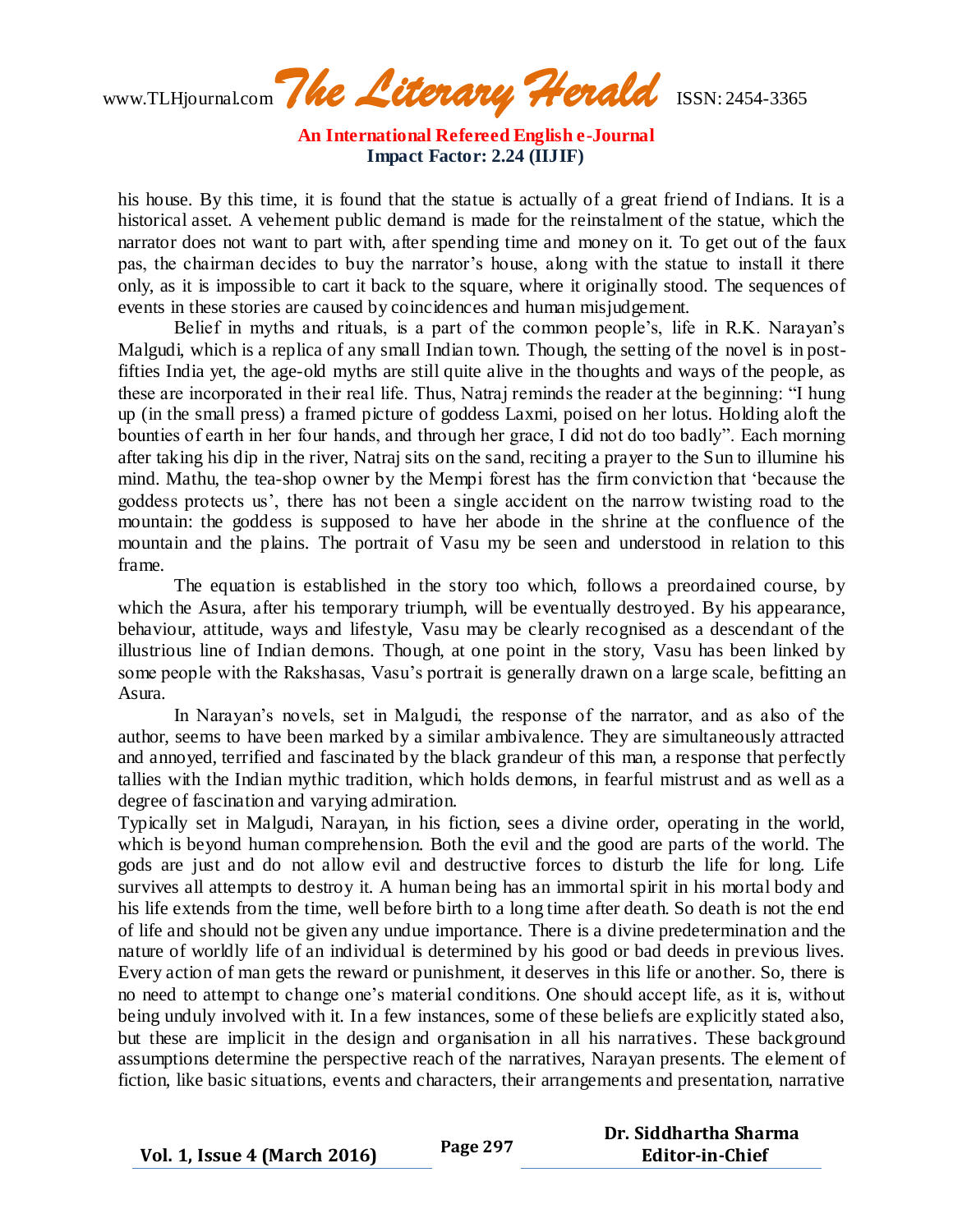**An International Refereed English e-Journal Impact Factor: 2.24 (IIJIF)**

stance, irony, humour etc., have to be understood in terms of these ideological positions only.

Benefiting from the scene in Malgudi, Narayan largely subscribes to Hindu ideals, enshrined in the ancient Hindu scriptures, what makes him original in his down to earth interpretation of Indian ideals; 'Varnashran Dharma' or a man's role and duties, according to his place in a scheme of castes and also according to his stage of life; karma or the principle of deeds and their consequences, which are worked out both in this life and in successive births, until the ultimate release, moksha; a hierarchy of values, generally classified as Dharma or the right action, Artha or worldly interest, and Karma or human love, and a cyclically ordered time and, universe encompassing these values. Not all Hindus would hold these beliefs in their scriptural form to the same extent, nor would they apply them to all situations, yet they are constantly referred to and they are taken for granted in many Hindu institutions and rituals. A product of a Hindu high-caste family, Narayan shares the beliefs, superstitions, traditions, customs and rituals of Indian Life. He admitted to Ved Mehta, about his inability to write novels, without Krishna, Ganesh, Hanuman, astrologers, Pundits and devadasis or temples and prostitutes, and explained his point of view by adding to his characteristic humble way that in any case has turned out to be Indian. It is, therefore, little surprising that Hindu myths and ideals have gripped Narayan's mind so much that he naturally takes them up for themes in most of his novels, present a traditional society, admitting and absorbing all changes. The huge mass of myths and legends that we have accumulated through centuries, has become the common repository of the people of land.

Malgudi is a showcase, where these myths and legends and our religious and cultural heritage have shaped human mind and imagination, behavioural pattern and general attitude to life. This influence is so deeply engraved that it finds unconscious expression in all aspects of his novels. William Walsh is worth quoting, when he says: "The religious sense of Indian myth is part of Narayan's grip of reality, of his particular view of human life and his individual way of placing and odering human feeling and experience.

Malgudi is deeply traditional and caste ridden. Here arranged marriage is a common phenomenon and horoscopes are often compared. As described elsewhere, this happened in Narayan's own life. Narayan married Rajam, in spite of the fact that their horoscopes did not correspond. The astrologer of the girl's side had predicted that Narayan would become a widower, but he was defeated by Narayan's own pundit, who for the sake of money was all praise for Narayan's horoscope. Narayan lost his wife only after five years, and this confirmed Narayan's belief in horoscopes all the more. Chandran in "The Bachelor of Arts" can not marry the girl, he loves, because the horoscopes do not tally. This problem crops up in "The Financial Expert", as well. The astrologer, who thinks that the horoscopes of Balu and Brindu do not match, is dismissed with a fee of Rupee one, where as the one, who testifies that the horoscopes match perfectly, is rewarded with a fee of Rs. Seventy-five, Varna Vyavastha that has come down to us from generations together has not freed the Hindu mind and that is realistically portrayed by Narayan in many of his novels. Raju's mother in "The Guide", is first sympathetic towards Rosie, but she changes her attitude completely, when she learns that Rosie belongs to the dancing girls' class. Shrinava's wife in "Mr. Sampath" does not take food, cooked by a non-Brahmin. But the religious onslaught caused by English education is the worst. All the Englishmedium schools and also the Albert Mission College, in Malgudi are run by Christian

**Vol. 1, Issue 4 (March 2016) Page 298 Dr. Siddhartha Sharma Editor-in-Chief**